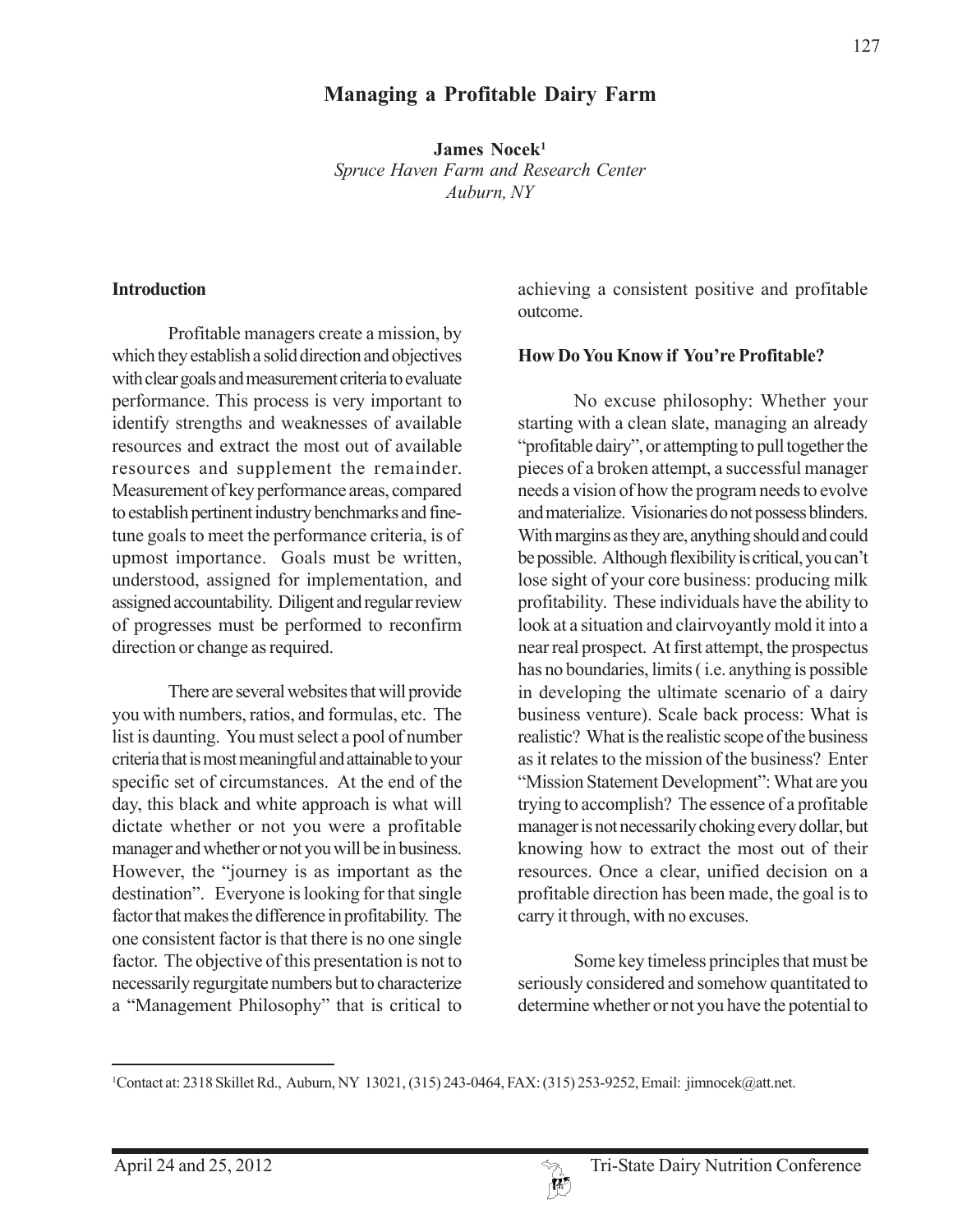be profitable as it relates to the directive of your mission include: scale of business, labor efficiency, level of production, cost control, capitol efficiency, and market/margins. The outcome of reviewing these basic concepts will typically characterize the probability of achieving the level of profitability you desire: Are you conservative or are you a risk taker?

### **Scale of Business**

This essentially characterizes the size of your business. The importance relates to how satistifed you will be in regards to potential net income your farm can achieve in relation to the mission and objectives you set forth. A recent 2010 survey of 204 New York dairy farms (Knoblauch et. al 2011), clearly illustrates (Table 1) that the more cows you have, the more net farm income will be realized. This also translates into more net income per cow and a greater return to capital. Typically, the greater the size, the more capital that is required. Thus, capital resource acquisition (loans, mergers, investors, etc.), cost of money, and the pool of management/labor, etc. will play a role in this direction.

If maximizing net income is a goal and you have available capital and a good pool of labor, the bigger, the better. However, it is very important to evaluate these results over a series of years. The most notable year was the catastrophe of 2009 where the change in net worth of a 350-cow dairy in NY was -\$241,427 (Knoblauch et. al. 2011) and net farm income for a herd >900 cows was - \$490,500 (Knoblauch et. al., 2010). Although milk receipts in 2009 were low (\$13.93/cwt) , they had been lower in recent years (2002: \$12.99/cwt; 2006: \$13.85/cw), and total cost of production increased about 15% in 2009. The cost of production had started the upward direction in 2008 (21.3%); however, it was sustainable since milk receipts were \$19.35/cwt. Therefore, the take home message is that although large dairy farms can make more money, they (especially poorly managed

ones) also have the potential for loosing large amounts of money.

## **Level of Production**

Production per cow is a component of profitability; however, high production does not guarantee high profitability. Table 2 shows that production levels and net farm income tends to be higher with larger farms, as does net farm income per cow. However, this is no clear relation  $(r^2=$ 0.15) between milk per cow and profit per cow in northeast dairy farms of all sizes (NEDS, 2011). This reverse paradigm clearly illustrates that although there are several factors involved with achieving high production, the costs associated with that accomplishment may not always translate into profit. Total cost of producing milk was \$22.78/cwt for levels of production of less than 20,000 lb/cow/yr; whereas, for those greater than 20,000 lb/cow/yr, it was \$18.85/cwt. (Knoblauch et.al., 2010). Grain and concentrate cost were actually 4.0% lower for the higher production group. The "value of family resources" was about 130% higher for the lower production category, which suggests they were smaller farms, and therefore, more family labor contributed to the labor pool. Thus although there is no consistent association between milk per cow and cost/cwt, those which can consistently produce more milk for less costs are going to receive the highest rates of return to capital, and they tended to be the larger (>600 cows) herds.

## **Labor Efficiency**

The bottom-line for quantitating labor use is milk per worker. This efficiency measure evaluates work done by a full-time equivalent worker at 230 h/mo. Labor efficiency is measured in terms of milk sold/worker. Labor cost, efficiency, and profitability are highly related, and typically those farms which have the best control of labor efficiency have the highest rates of return. This is not to say that this formula always works. Recall the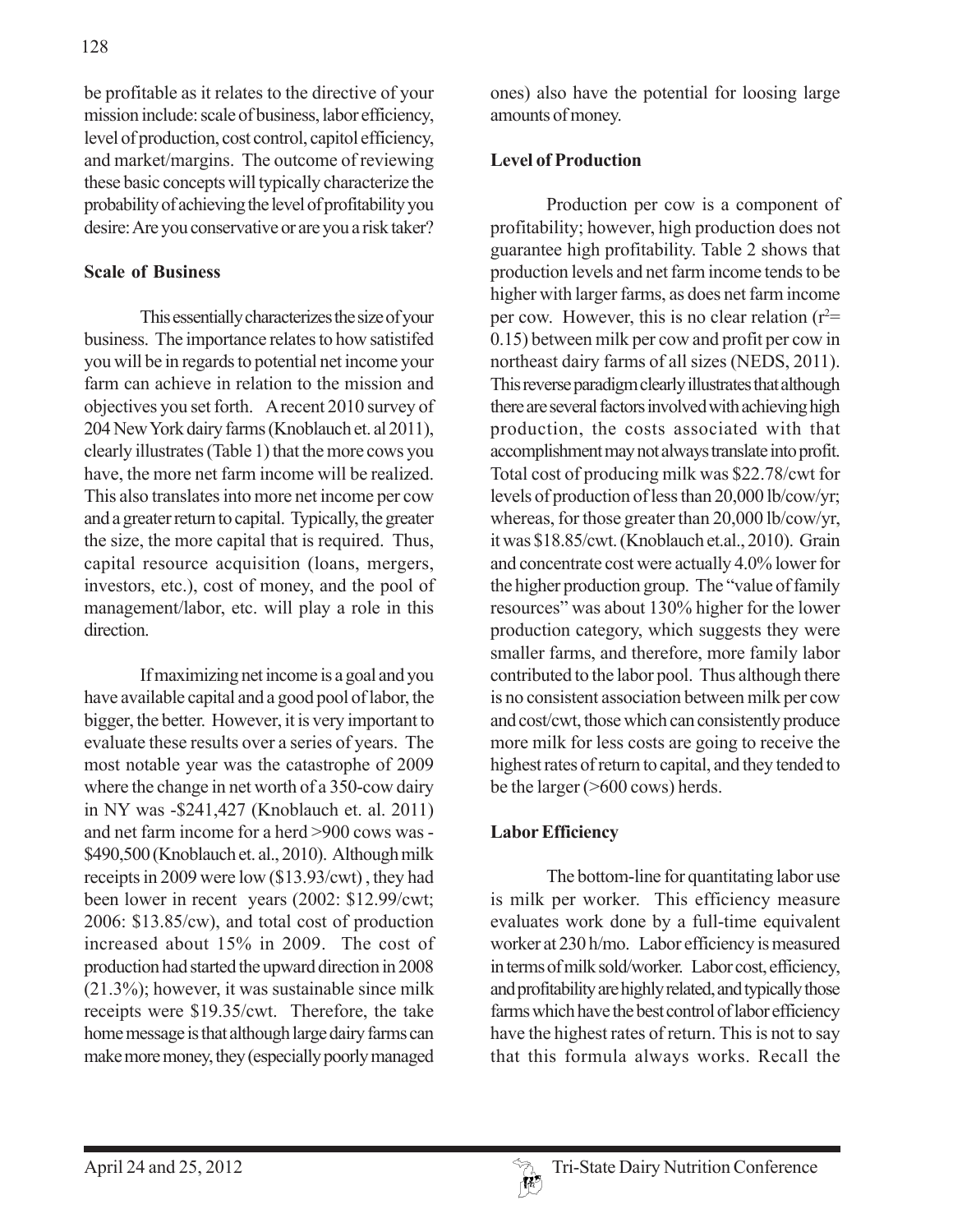memorable year of 2009, the most labor efficient farms, (>1.1million lb milk sold /worker), with the highest milk production/cow, and were the largest farms lost the most amount of money (Table 3). The most devastating challenge with 2009 was the reduction in net worth. Compare this to 2010 where the numbers were reversed and appear somewhat "normal". Labor efficiency is a also reflection of the pool of all other efficiencies in the farm operation, for example, ease of feeding, milking, cow movement, etc. In addition, the "mind power" of labor and management to identify and overcome efficiency bottlenecks is critical to fine-tuning this number.

### **Cost Control**

The 4 largest and most critical cost items we are always struggling with (in order of magnitude) are purchased feed and crop expense, hired labor, milk marketing, and machinery. Purchased feed and crop expense/cwt of milk includes all purchased feeds used on the farm and crop expenses associated with feed production. In addition, it accounts for variations in feeding and cropping programs, as well as between herd production differences. Table 4 illustrates that as farm purchased feed and crop expenses decreased from \$7.50/cwt, farm profits rose. However, reducing purchased feed and crop expenses when milk output per cow begins to suffer does not translate into higher profits; therefore, a nutritional threshold does exist which must be carefully balanced with cost. It appears in 2010 that as threshold of feed and crop expense dropped below \$6.00/cwt, milk/cow and income/operator began to suffer. However, net farm income continued to rise as feed and crop expense/ cwt decreased.

Although labor efficiency was discussed, it can be related back to machinery cost. If the intent of a machinery purchase is to save labor and can be documented, higher machinery cost can be justified.

#### **Financial Health**

There are several factors which can be reviewed to determine various "states" of the business. Some of these include: liquidity/repayment ability, solvency, operational ratios, capital efficiency, and profitability. Many financial advisors will characterize your financial health by calculating and examining these factors in relation to your current status. Capital efficiency relations are what we often use to evaluate how intensively capital is being used in the business. A critical component of capital efficiency is the asset turnover ratio. This measurement looks at the relationship between farm receipts and capital investments. A good ratio is 0.6, and the higher the better (Knoblauch et al., 2010). This means you're bringing in more money from farm receipts relative to what you're spending in capital investments. The operating ratios on the other hand give you a picture of what you're spending to operate (operation, interest, and depreciation) relative to what you're taking in for farm receipts. In this case, the lower the number the better. These are all important year-end numbers to consider. They can be used to evaluate how you are doing, but more importantly, they can be used as a determinate of what your direction should be in the future and how your lender looks at your ability to be a profitable entity. These numbers also are good fodder for reevaluating and/or developing future strategies. For example, you can retrace to the origin of the components and determine by use of reliable benchmarks whether you have a spending problem or a revenue problem, i.e., Are you making the amount of milk you need to justify what you spent on feed? If not, should I cut feed cost or look at some other bottleneck as to why cows aren't producing more milk (cow comfort, overcrowding, etc.). This example characterizes a common problem and how it should be constantly reviewed; the solution may involve a major capital investment (barn or parlor), which requires more soul searching.

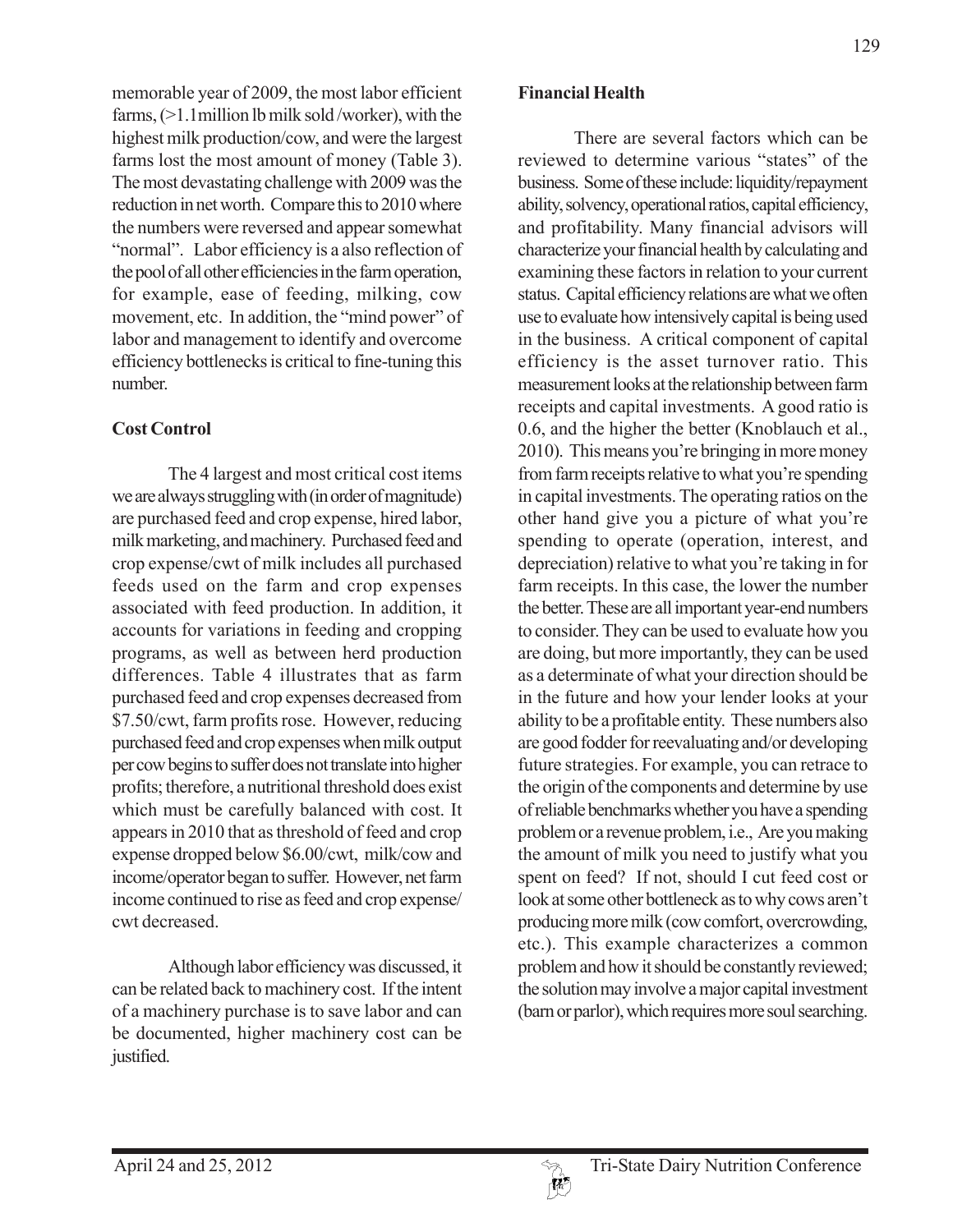### **Market/Margins**

Receiving a high price for your product can propel your profitability position; it also can mask a lot of management flaws. The price of milk is determined by many factors: regional location relative major markets, Federal order, processor, foreign imports and exports, tariffs, and unknown factors. Dairy forward pricing allows farmers to voluntarily enter into forward price contracts with handlers for pooled milk used for Class II, III, or IV purposes under the Federal Milk Marketing Orders. The program allows regulated handlers to pay farmers in accordance with the terms of a forward contract instead of paying the minimum Federal order blend price for pooled milk. There are many deviations of this process that can aid dairy farmers in reducing unknowns about market fluctuations. Although it is a viable program to mitigate the lows, it does not typically allow you to take advantage of the highs.

Transporting water has long been an important consideration in dealing with the fluid milk market. Therefore, either you need to be close to your market, take out the water, or bring the market to you. Separating milk into components is an important consideration, and the closer to the farm this can be accomplished, the better. This offers the dairy farmer opportunities to explore higher margin, branded product markets for their products, which now can be shipped longer distances.

### **Benchmarks**

How do you gauge your performance in a given management area, say labor efficiency or overall, i.e., debt:asset ratio or determine what direction you want to pursue? Farmers finally decided it was better to share a little and gain a lot, and benchmarking networks to aid in providing real life direction are available. Most regions in the US have cooperative herd programs to compile common data from a pool of farms to compare stats.

These relative comparisons are good as long as they are uniform, meaningful numbers and are used to make intelligent decisions to either confirm or establish a direction. Therefore, in order to achieve reliable compiled number(s), measurements must be accurately recorded and compiled. Be sure to compare yourself to where you are and want to be. Typically, using the top 10 to 20% of any benchmarking group is a good goal to achieve a higher level of management definition and profitability. It is always important to understand that benchmarks are guidelines and should not be an obsession. The important component is to identify and leverage your strengths and strengthen your weaknesses.

#### **Management Philosophy**

This brings into perspective management style and how this reflects profitability. The 2010 Northeast Dairy Farm Summary delineated management styles of the top 25% of the dairy farms in their 540 herd survey into 5 categories: 1) great with cows, 2) labor efficient, 3) better milk price, 4) tight with a buck, and 5) balanced (good allaround managers). Table 5 summarizes the results. It appeared that regardless of management, still these above average, successful operations were able to leverage their unique management strengths in order to develop strategies that coincided with their personalities and resources. If we try to delineate style and performance factors, the "great with cows group" produced the most milk per cow. No surprise here! Although the labor efficient group produced 6.1% less milk, they did it with 37% more labor efficiency and a 32% higher return on investment. Not to be out done, the "tight with a buck" group had the third lowest production per cow, and the lowest milk price, yet they had the second lowest cost of production per cwt and the highest net earnings per cow. This was not accomplished by labor efficiency (milk/worker). There is no one "best "philosophy. All of these management styles have capitalized on their

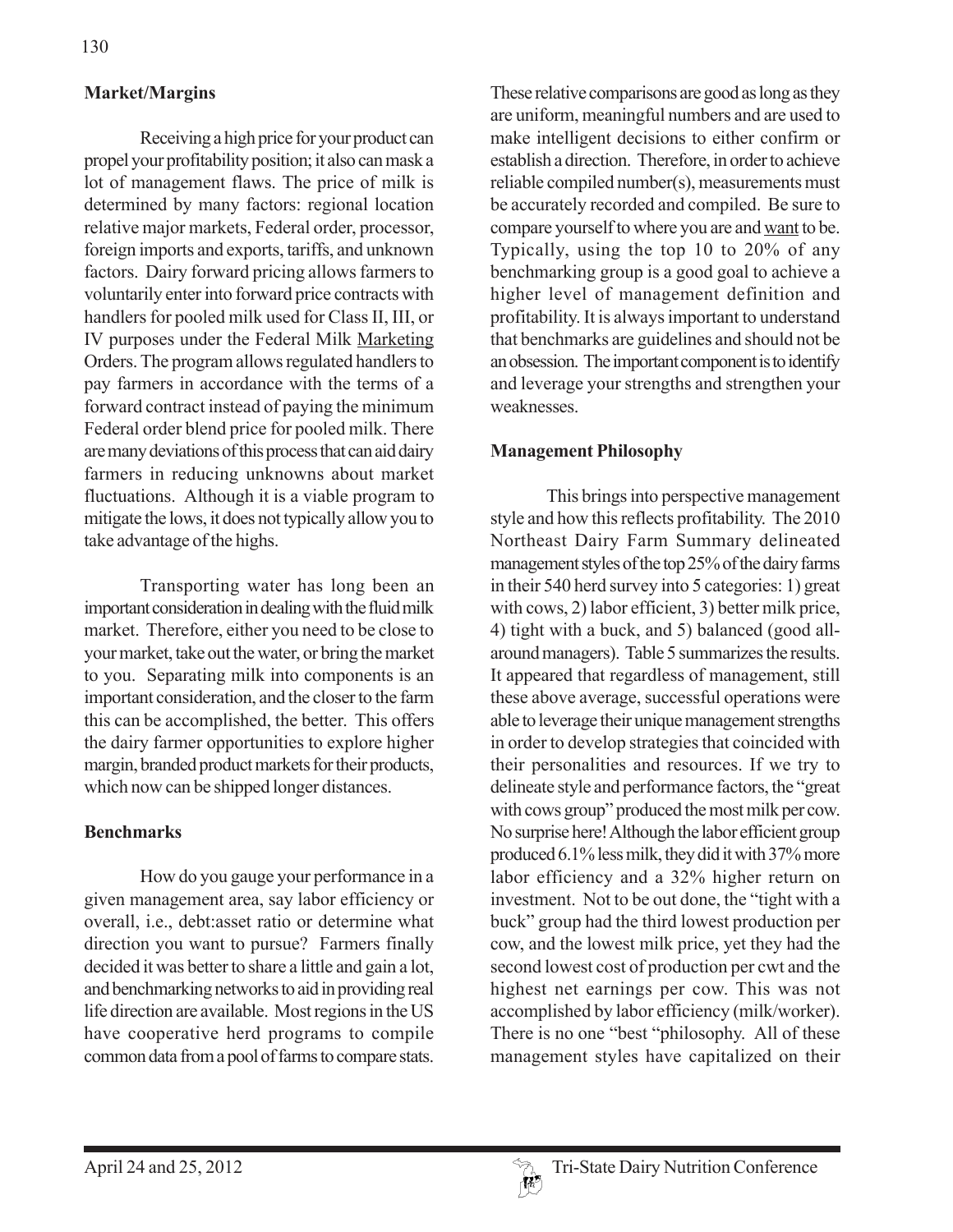resources and strength to achieve a balance between costs and production per cow.

### **Summary**

Finally, it is fun to write and armchair about what you "should" be doing as a "profitable manager"; however, doing it is another thing! Again, as with any worthwhile endeavor, there is no one factor, number, or philosophy that will produce a profitable dairy farm. Many difficult and unpopular decisions often need to be made. Many talents come into play, and the management philosophy that will prevail is one of a "leadership mentality" which must be communicated, implemented, practiced, and transposed throughout the entire staff for this to be a reality.

# **References**

Knoblauch, W.A., G.J. Conneman, and L.D. Putnam. 2011. Chapter 7. Dairy—Farm Management. Agribusiness Economic Outlook Conference, December, 13, 2011. Sponsored by the Charles H. Dyson School of Applied Economics and Management. http://dyson.cornell.edu/outreach/ outlook/2011/Cornell-Dyson-Chap7-FrmMgt-12.pdf.

Knoblauch, W.A., L.D. Putnam, and J. Karsas. 2010. Dairy farm management business summary, NYS. 2009. Research Bulletin 2010-2, November 2010. Cornell University, Ithaca, NY.

Northeast Dairy Farm Summary (NEDS) 2011. Prepared by J. Linback. A Joint Project of Northeast Farm Credit Association. May 2011. http://www.farmcrediteast.com.

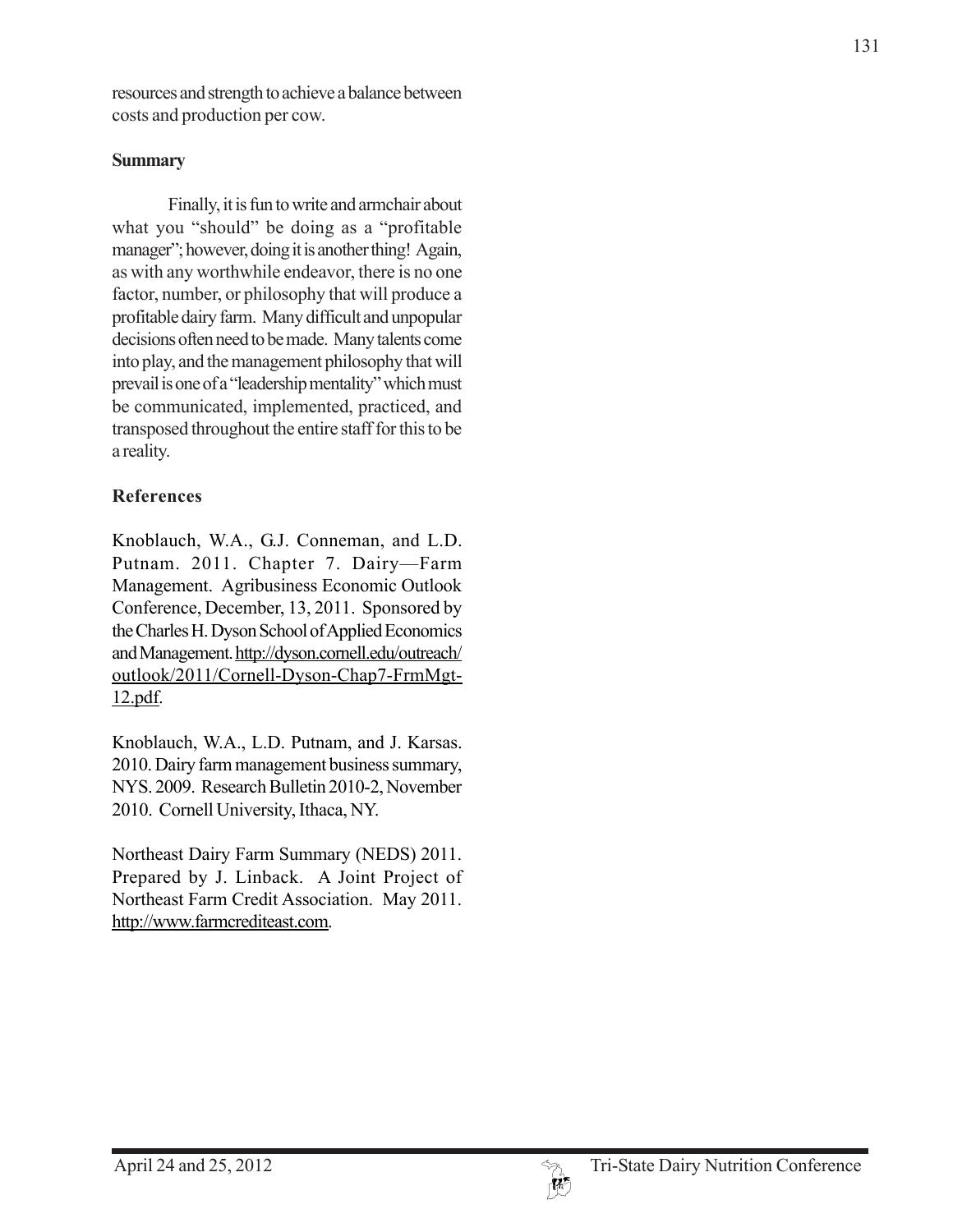| Number<br>of Cows | Number<br>of Farms | Cows Per Farm | Net Farm Income<br>Without Appreciation $(\$)$ | Net Farm Income<br>Per Cow $(\$)$ |
|-------------------|--------------------|---------------|------------------------------------------------|-----------------------------------|
| Under 60          | 24                 | 48            | 24,201                                         | 509                               |
| 60 to 99          | 23                 | 76            | 16,052                                         | 210                               |
| 100 to 199        | 42                 | 139           | 67,455                                         | 484                               |
| 200 to 399        | 26                 | 290           | 190,350                                        | 657                               |
| 400 to 599        | 25                 | 490           | 325,488                                        | 665                               |
| 600 to 899        | 30                 | 740           | 490,148                                        | 662                               |
| 900 and over      | 34                 | 1,440         | 1,030,251                                      | 715                               |

**Table 1.** Cows per farm and farm family income measures (Knoblauch, et.al., 2011; 204 New York Dairy Farms, 2010).

**Table 2**. Milk sold per cow and farm income measures (Knoblauch, et. al., 2011; 204 New York Dairy Farms, 2010).

| Milk Sold<br>(lb/cow) | Number of Farms | Number<br>of Cows | Net Farm Income<br>Without Appreciation $(\$)$ | Net Farm Income<br>$(\frac{\sqrt{2}}{\sqrt{2}})$ |
|-----------------------|-----------------|-------------------|------------------------------------------------|--------------------------------------------------|
| Under 16,000          | 18              | 162               | 72,970                                         | 451                                              |
| 16,000 to 17,999      | 20              | 148               | 41,659                                         | 282                                              |
| 18,000 to 19,999      | 15              | 117               | 54,870                                         | 467                                              |
| 20,000 to 21,999      | 30              | 219               | 137,234                                        | 626                                              |
| 22,000 to 23,999      | 36              | 503               | 225,914                                        | 449                                              |
| 24,000 to 25,999      | 40              | 716               | 448,328                                        | 626                                              |
| $26,000$ and over     | 45              | 861               | 743,325                                        | 863                                              |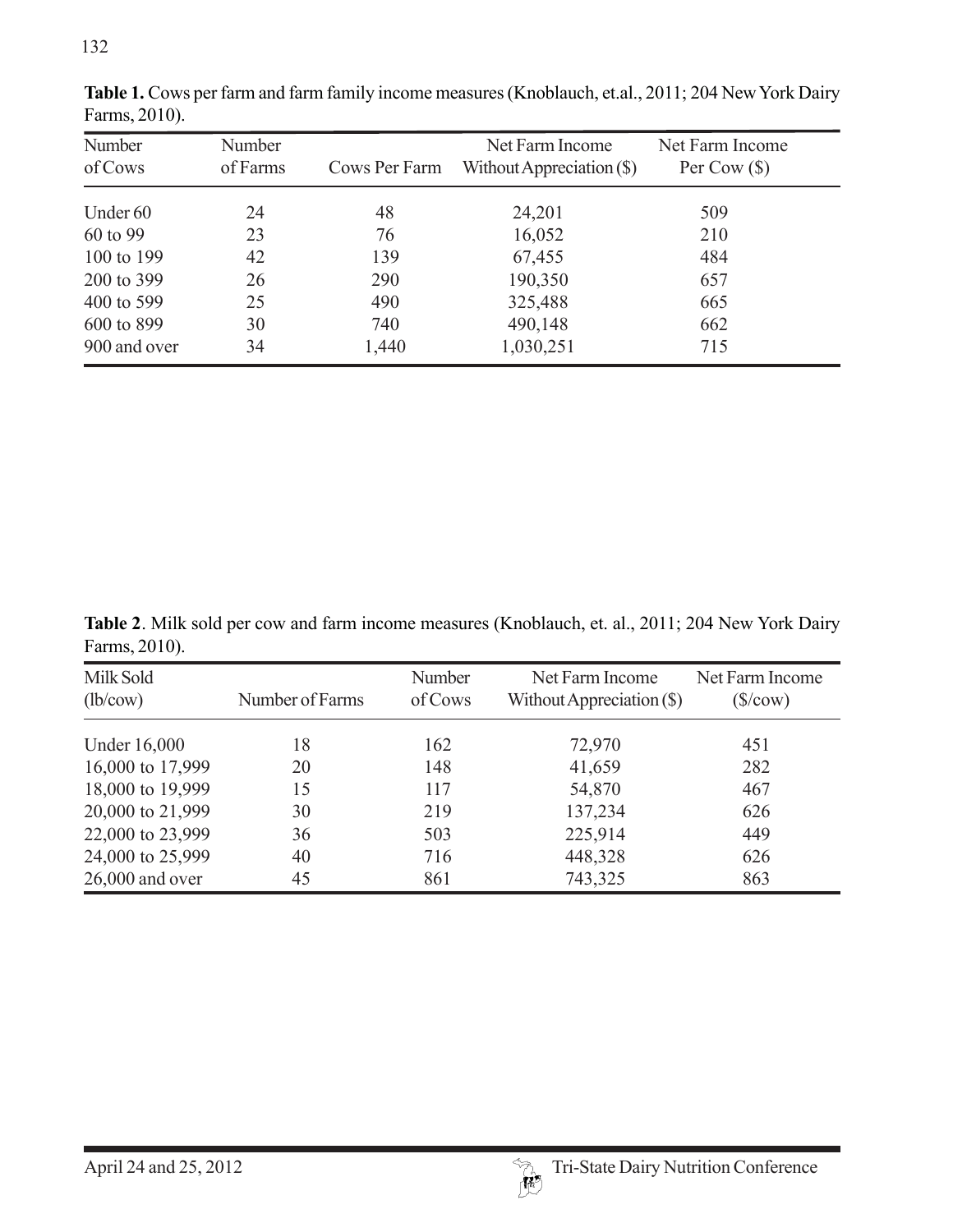| Pounds of Milk<br>Sold Per Worker           | Milk Sold<br>(lb/cow) | 2009 Net<br>Farm Income<br>Without Appreciation $(\$)$ | Milk Sold<br>(lb/cow) | 2010 Net<br>Farm Income<br>Without Appreciation $(\$)$ |
|---------------------------------------------|-----------------------|--------------------------------------------------------|-----------------------|--------------------------------------------------------|
| Under 500,000                               | 16,303                | $-5,154$                                               | 15,643                | 3,383                                                  |
| 500,000 to 699,999                          | 19,938                | $-40,523$                                              | 20,027                | 75,306                                                 |
| 700,000 to 899,999                          | 22,414                | $-46,323$                                              | 22,668                | 98,272                                                 |
| 900,000 to 1,099,999<br>$1,100,000 \& over$ | 23,985<br>25,453      | $-201,651$<br>$-255,791$                               | 24,114<br>25,620      | 299,803<br>783,500                                     |

**Table 3**. Milk sold per worker and net farm income (Knoblauch et.al. 2010, 2011; 204 New York Dairy Farms, 2009/2010).

**Table 4.** Purchased feed and crop expense per hundredweight of milk and farm income measures. (Knoblauch, et. al., 2011; 204 New York Dairy Farms, 2010).

| Feed and Crop<br>( <b>\$</b> / <b></b> <sub></sub> <b></b> ) | Number<br>of Farms | Number | Forage<br>Harvested<br>of Cows $(lb DM/cow)$ | <b>Milk</b> | Net Farm<br>Income<br>(lb/cow) Without Appreciation $(\$)$ | Labor and<br>Management<br>Inc./Operator(S) |
|--------------------------------------------------------------|--------------------|--------|----------------------------------------------|-------------|------------------------------------------------------------|---------------------------------------------|
| 7.50 or more                                                 | 36                 | 194    | 7.2                                          | 20,139      | 57,308                                                     | 3,103                                       |
| 7.00 to 7.49                                                 | 19                 | 657    | 7.9                                          | 25,185      | 278,556                                                    | 52,773                                      |
| 6.50 to 6.99                                                 | 36                 | 512    | 7.6                                          | 23,930      | 249,095                                                    | 57,433                                      |
| $6.00 \text{ to } 6.49$                                      | 50                 | 558    | 8.9                                          | 25,640      | 378,838                                                    | 117,031                                     |
| 5.50 to 6.00                                                 | 35                 | 570    | 8.1                                          | 24,422      | 479,057                                                    | 173,201                                     |
| Less than $5.50$                                             | 28                 | 499    | 8.7                                          | 24,715      | 520,373                                                    | 170,532                                     |